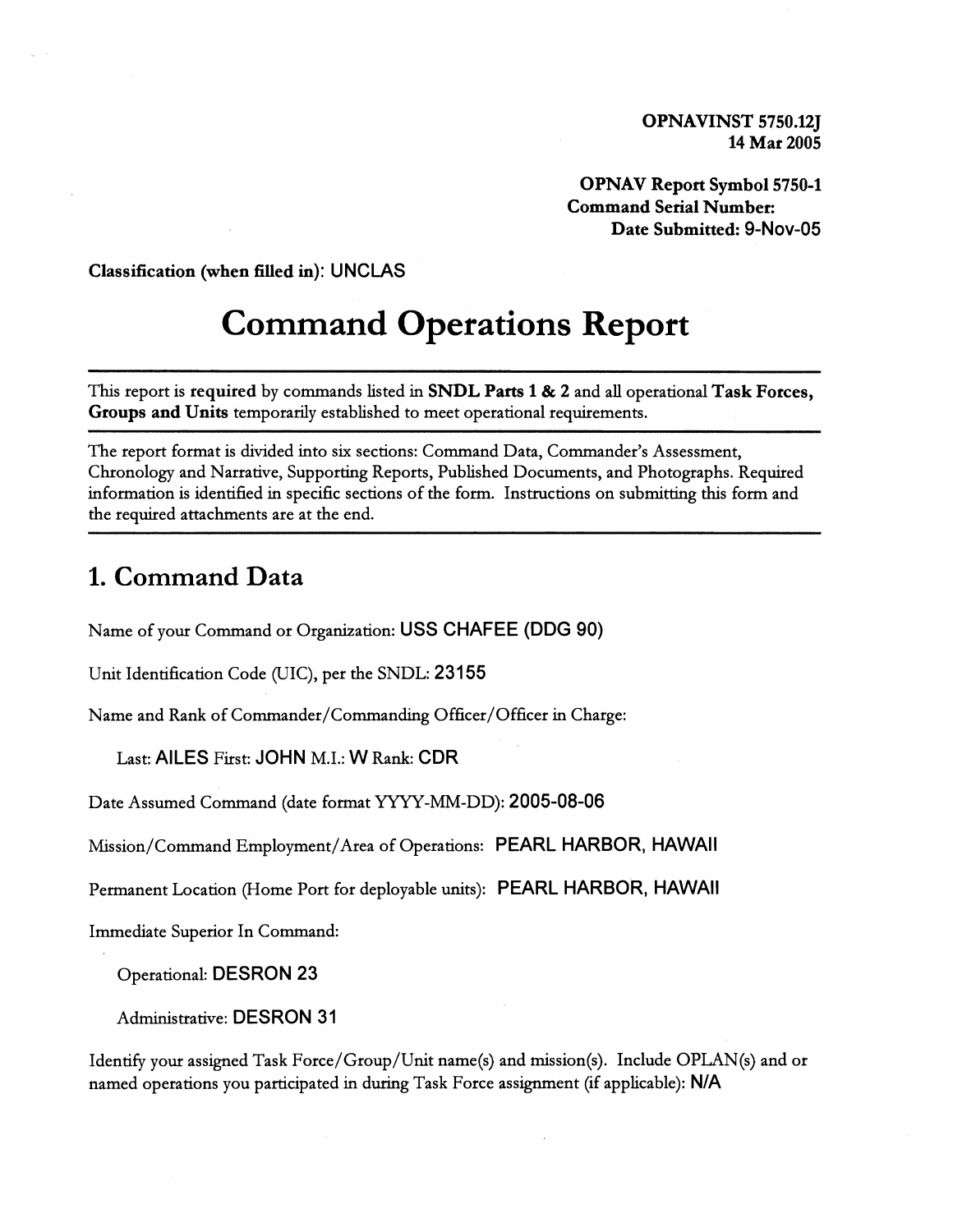Name(s) of Forces, Commands, Ships, Squadrons or Units assigned or under your operational control (if applicable): HSL 37 DET TWO

Type and number of Aircraft Asslgned and Tail Codes, if applicable: 1 SH-6OB / 16481 3

Commands, Detachments or Units deployed on board or stationed aboard as tenant activities (as applicable): NIA

Number of Personnel Assigned:

Officers: 31 Enlisted: 260 Civilian: 0

Command Point of Contact (required entty, complete in full):

#### **2. Commander's Assessment**

The Commander's Assessment briefly tells the story of the command's role in national defense and should highlight any general and specific lessons-learned. It should contain the commander's commentary, insights and reflections on the unit's activities. Attention should be directed to significant issues impacting training, operations and mission accomplishment during the reporting period. Descriptions of circumstances and sequence of events leadmg to major command decisions and results of those decisions are particularly desired. Also desired are accounts of specific contributions of individuals in the command to mission accomplishment. For units engaged in or directly supporting combat, significant wartime or peacetime operations (named operations, noncombat evacuation operations, disaster relief or other humanitarian operations, etc.) or major exercises, particular attention should be given to the commander's estimate of the situation, records of discussions and decisions, descriptions of circumstances and sequence of events leadmg to operational decisions and results of those decisions. For a unit returning from deployment or participating in a single operation this can normally be a single assessment. For higher-echelon commands or units engaging in multiple operations, a separate assessment for each operation in addition to an overall assessment may be appropriate.

USS CHAFEE (DDG 90) was commissioned on October 18,2003. The majority of 2004 was spent on pre-deployment workups, evaluations, and maintenance periods including Combat Systems Qualification Trials (CSSQT), Post Shakedown Availability (PSA), and COMPTUEX. During CSSQT all missile shots were successful for a total of 10 SM-2s, 2 ESSMs, 5 torpedoes, and the only **VLA** shot in the Pacific Fleet for 2004. CHAFEE was assessed as having the most successful CSSQT for any Flight Il-A. During CHAFEE's Final Contract Trials (FCT), CHAFEE scored higher than any other DDG to date. CHAFEE also underwent their thorough engineering inspection to include Total Ships Training Assessment (TSTA) and Underway Demonstration (UD). During UD CHAFEE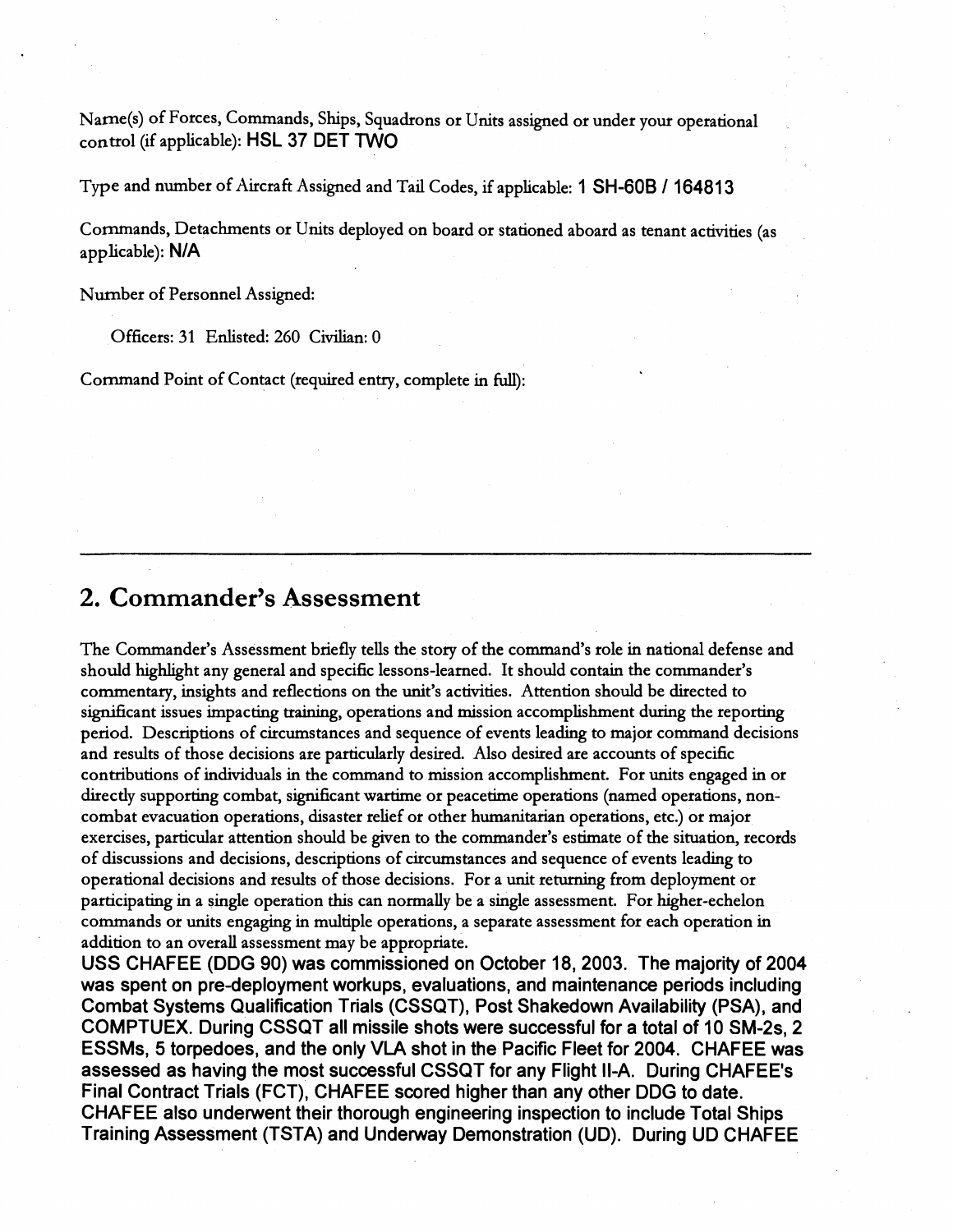achieved a score of "above average". The ship also went through some major changes during their maintenance period which included a FODMS cable separation job, installation of eight MAFO doors, hull refurbishment, installation of removable louvers, and a new AEGIS weapons system Baseline installation. CHAFEE's PSA and the rest of her pre-deployment workups were accelerated so she would be ready for deployment with the Nimitz Strike Group in 2005. One of the major pre-deployment exercises, COMPTUEX, took place in late 2004 off the coast of Southern California. The exercise was very successful and CHAFEE proved her worth on anti-submarine exercises, air exercises, and joint seamanship operations with the rest of the Nimitz Strike Group. In 2004 CHAFEE proved her worth and made all preparations for her upcoming deployment in May of 2005.

# 3. Chronology and Narrative

Chronology should include dates of movements; local operations and training; exercises and operations (define acronyms and purpose of exercise or operation); installation of new weapons systems or changes; major physical changes to facilities, ship or aircraft; Class **A** or B mishaps; port visits; unit awards received; reserve augmentation; and other significant operational or administrative events.

2004-01 -0 1 - 2004-01 -23 Combat Systems Ships Qualification Trials (CSSQT) 2004-01-05 - 2004-01-09 Weapons Systems Qualification Trials Phases 1/11 2004-01 -23 - 2004-03-24 Combat Systems Qualification Trials (Systems Validation) 2004-01 -31 - 2004-02-05 Weapons Systems Qualification Trials Phases III/IV 2004-02-1 2 - 2004-03-23 Littoral Warfare Assessment (Phase II) 2004-04-05 - 2004 - 04-1 1 Final Contract Trials Grooms 2004-04-12 - 2004-04-16 Mock Final Contract Trials 2004-04-1 4 Mock Underway Material Inspection (UMI) 2004-04-1 9 - 2004-04-23 Final Contract Trials (FCT) 2004-04-2 1 Material Inspection 2004-04-26 - 2004-04-27 Ammo Offload 2004-05-03 - 2004-08-1 6 Post Shakedown Availability (PSA) 2004-07-12 Sea Trials 2004-08-09 - 2004-08-1 2 Command Assessment Readiness and Training (CART) II Preps 2004-08-13 **Anti-Terrorism Force Protection (ATFP) Phase I** 2004-08-16 - 2004-08-20 Sea Combat Commander Couse (SCC) 2004-08-23 - 2004-08-27 SMAIPPAT 2004-08-30 - 2004-09-03 CART II 2004-09-08 - 2004-09-09 Initial Assessment (IA) Preps 2004-09-13 - 2004-09-15 **Initial Assessment** 2004-09-16 - 2004-09-20 Baseline 6.3.2 Install 2004-09-2 1 - 2004-09-23 Ammo Onload 2004-09-27 - 2003-09-27 Engineering Total Ships Training Assessment (TSTA) 2004-09-30 - 2004-10-02 ATFP Phase II 2004-10-05 - 2004-10-08 Week One Workups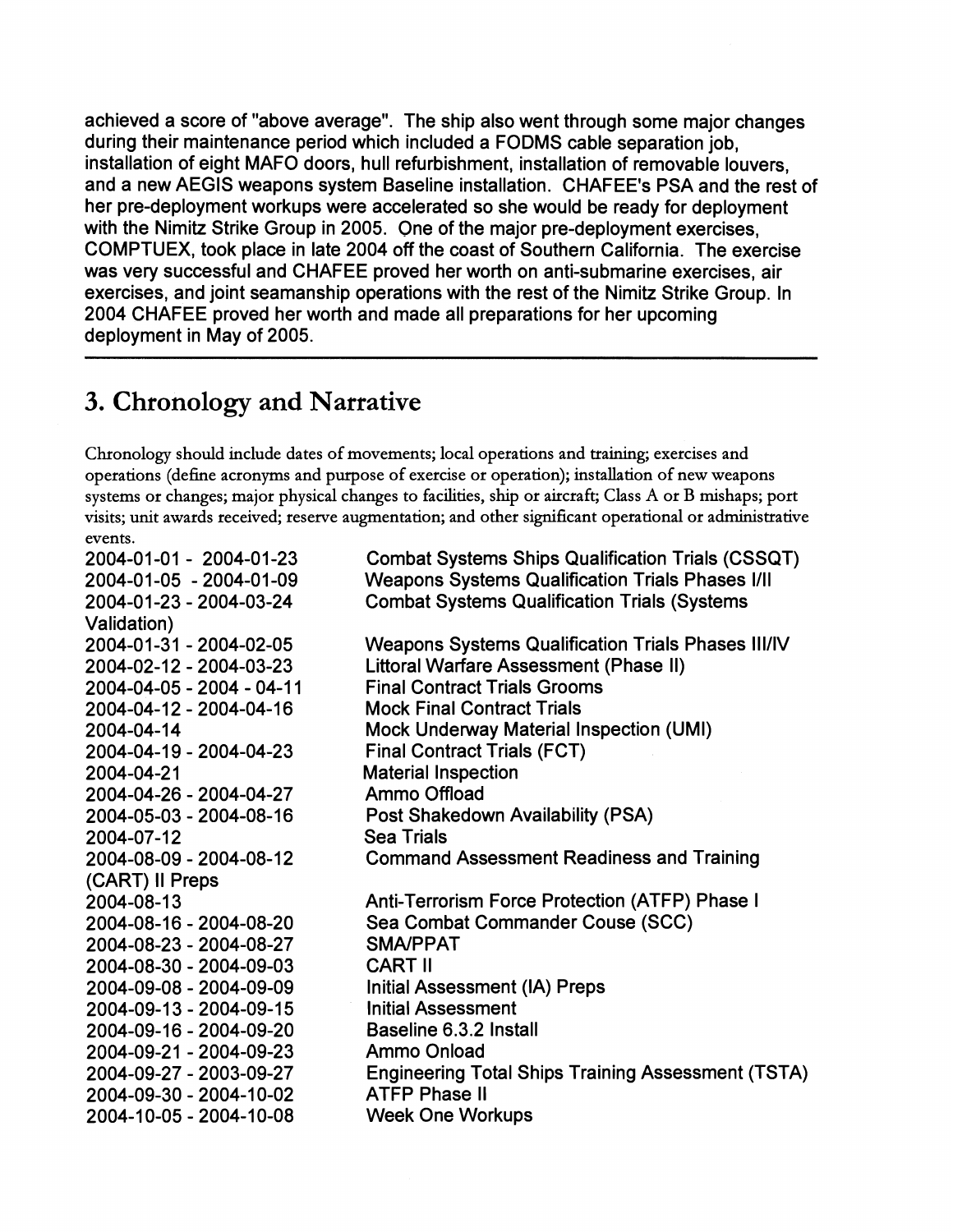| <b>Mock Underway Demonstration</b>                        |
|-----------------------------------------------------------|
| <b>Underway Demonstration</b>                             |
| <b>Battle Group Integrated Exercise-Warfare Commander</b> |
| <b>ATFP Phase III</b>                                     |
| <b>Final Evaluation Period (FEP) Rehearsal</b>            |
| <b>FEP/Operation Evaluation (OPEVAL)</b>                  |
| Enroute Southern California (SOCAL)                       |
| <b>SOCAL NSG Group Sail</b>                               |
| In Port San Diego                                         |
| <b>COMPTUEX</b>                                           |
| <b>Enroute Pearl Harbor</b>                               |
| <b>Arrive Pearl Harbor/Commence Stand Down</b>            |
| <b>Christmas Leave and Upkeep</b>                         |
|                                                           |

The short narrative should amplify chronology entries (such as objectives and results of exercises/ operations; commander's evaluation of exercises/operations, etc). Entries may refer to an enclosure of this report without additional description if the enclosure sufficiently reports the incident/event. For all other entries, give the date or period in YYYY-MM-DD format and provide a brief narrative. All significant events during the reporting period are to be included.

**Please see Commander's Assessment** 

# **4. Supporting Reports**

Supporting Reports are those reports required by other instructions that provide significant data about the command during the calendar year. These reports may be submitted "as is," eliminating the need to duplicate information for this report that is already contained in reports prepared in response to other instructions and requirements. Examples include battle efficiency, safety and other award submissions, major staff or command studies, and end of cruise reports or briefs. For units engaged in or directly supporting combat, significant wartime or peacetime operations (named operations, non-combat evacuation operations, disaster relief or other humanitarian operations, etc.) or major exercises, enclosures may include, but are not limited to:

- a. Situation Reports
- b. Intentions Messages
- c. Operational Reports
- d. Operations Orders/Deployment Orders
- e. Operational Plans
- f. Personal For Messages
- g. After Action Reports
- h. Significant Electronic Message Traffic (outgoing/e-mail/chat)
- i. Battle Damage Assessments
- j. Casualty Reports
- k. End-of-Cruse/Deployment Reports
- 1. Intelligence Summaries
- m. Major Exercise Reports

List below the items submitted, indicating the classification of each. Electronic reports should be in a Microsoft Office format (Word, Excel, Power Point, or Access), HTML, PDF, JPG, GIF, or plain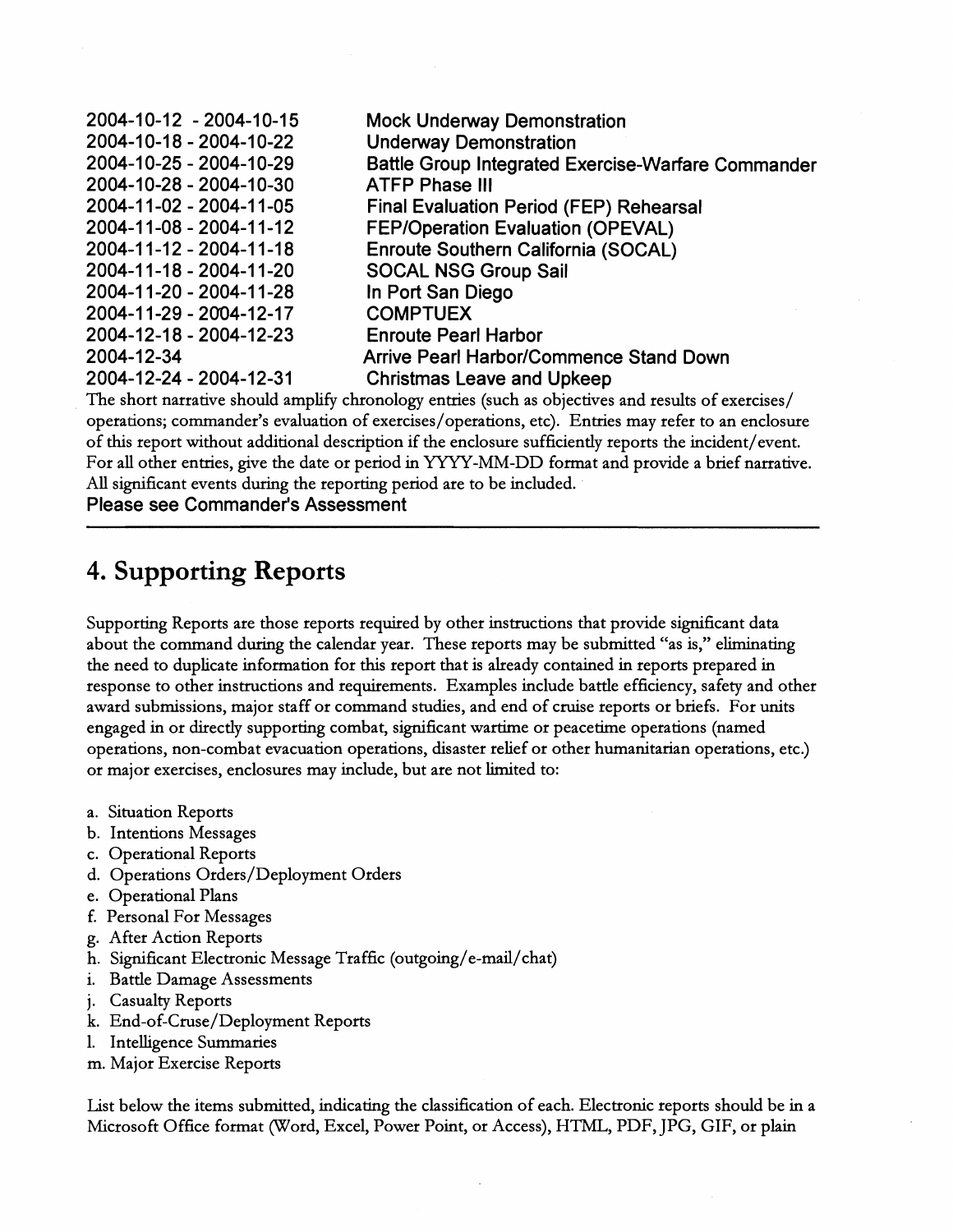text. It is unnecessary to convert non-electronic documents to electronic format. Submit electronic reports via e-mail or on CD-ROM as explained at the end of this form. Enclosures that do not exist in electronic format should be listed below and submitted in hardcopy in the same manner as a CD-ROM.

Messages submitted on CD-ROM format

## **5. Published Documents**

List below the published documents being submitted in either electronic or paper format, indicating the classification of each item. Documents to be submitted include cruise books, change of command programs, **commissioning/decommissioning** brochures, **establishment/&sestablishrnent/deactivation**  brochures, copy of command's web site, news releases, biography of commander, welcome aboard brochures, newspaper articles, command studies, statistical data, etc.

Electronic documents should be in a Microsoft Office format (Word, Excel, Power Point, or Access), HTML, PDF, JPG, GIF or plain text. Documents in electronic format are to be submitted via e-mail or on CD-ROM as explained at the end of this form. It is unnecessary to convert non-electronic documents to electronic format. List any enclosures that are not electronic and submit in hardcopy in the same manner as a CD-ROM.

Included documents:

1) Welcome Aboard Brochure (hardcopy only)

2) Press release - MEDEVAC

3) Press release - Make A Wish

4) Press release - Post Shakedown Availability

### **6. Photographs**

List below official photographs and any other command-generated media being submitted in either electronic or paper format. Photographs to be submitted include: official photo of commanding officer; recent photo of ship, aircraft, or facility; and photos of historic events associated with the command. Photographs submitted electronically should be in JPG, TIFF or GIF format. It is unnecessary to convert non-electronic documents to electronic format. Photographs in electronic format are to be submitted via e-mail or on CD-ROM as explained below. Enclosures that do not exist in electronic format should be listed below and submitted in the same manner as the CD-ROM. Also include any photographs covering operational strikes, battle damage (especially that sustained by own ship, aitcraft, facilities or equipment), or other relevant photos relating to combat or deployment operations.

**Photographs include:** 

1) **Two official photos of CHAFEE (hard copy) 2) One photo from CSSQT** 

**Submit this Command Operations Report as follows:**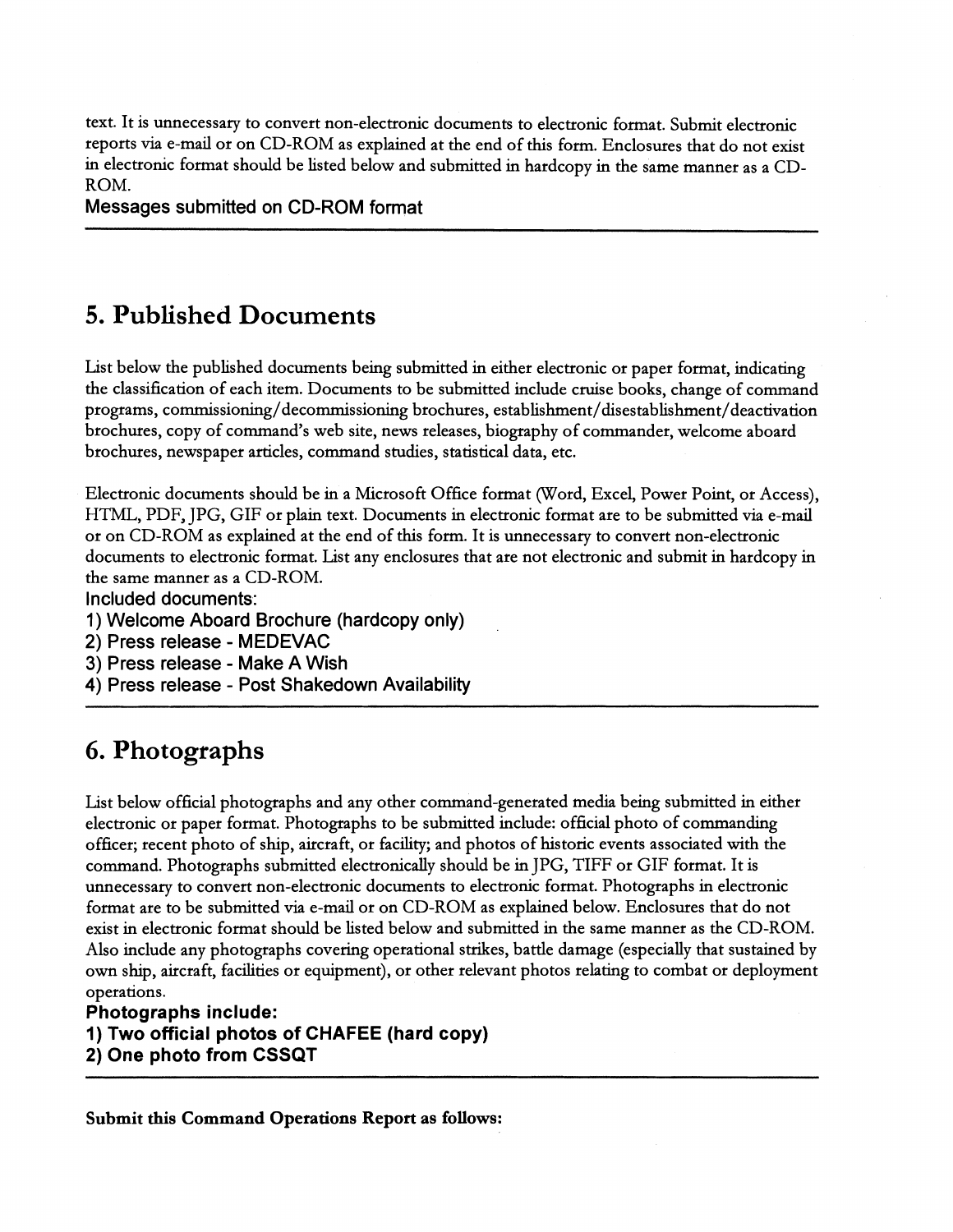Via e-mail, to one of the three e-mail addresses:

All air/aviation commands: aviationhistory@navy.mil All ships: shiphistory@navy.mil

All other commands: archives@navy.mil

Place any attachments too large for transmission via e-mail on CD-ROM and send by an approved commercial courier, such as FEDEX or UPS. Check CDs for readability before submission to guard against corruption. Forward paper records included as attachments in the same manner. Do not forward Command Operations Reports via U.S. mail, as all mail addressed to the Naval Historical Center is irradiated and will result in destruction of discs and damage to paper enclosures. Address **all** shipments to:

Naval Historical Center (Attn: Ships History/Aviation History/Operational Archives) \* 805 Kidder Breese Street SE Washington Navy Yard, DC 20374-5060

Submit Confidential and Secret Command Operations Reports electronically via SIPR-net e-mail to one of the three e-mail addresses:

All air/aviation commands: aviationhistory@cno.navy.smil.mil All ships: shiphistory@cno.navy.smil.mil All other commands: **archives@cno.navy.smil.mil** 

Place any classified attachments too large for transmission via e-mail on CD-ROM and send by an approved commercial courier, such as FEDEX or UPS. Check CDs for readability before submission to guard against corruption. Forward classified paper records included as attachments in the same manner. Do not send attachments to the Command Operations Report via U.S. mail, as all mail addressed to the Naval Historical Center is irradiated and will result in destruction of discs and damage to paper enclosures. Ensure all items are properly marked and wrapped. Address all shipments to:

Naval Historical Center (Attn: Ships History/Aviation History/Operational Archives) \* 805 Kidder Breese Street SE Washington Navy Yard, DC 20374-5060

Forward Command Operations Report enclosures containing Top Secret via courier to:

405130-BA 33 NHC/AR Washington, DC

Forward Command Operations Report enclosures containing Sensitive Compartmented Information (SCI) via courier to: